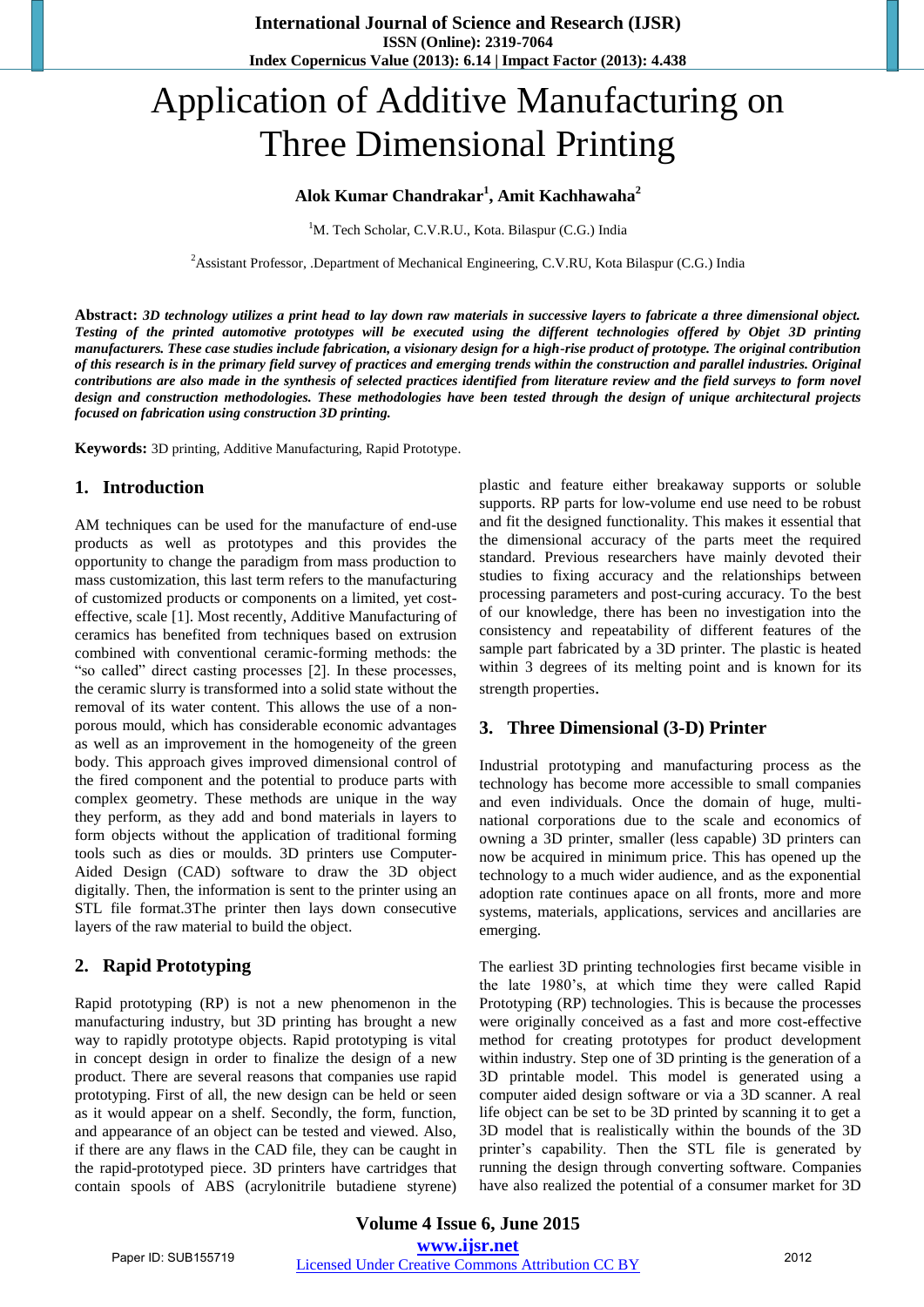printers and as such have been aggressively courting enthusiasts with cheaper and better models. There are many communities formed around these enthusiast groups which are active on the internet set up to share projects and ideas and new possibilities. The object may take anywhere from several minutes to several hours to complete depending on the size and complexity of the model and also on the type of machine used.

The main material utilized in the development of 3D objects is plastic, though recently, there has additionally been a slew of innovation toward using alternative materials like metals of various sorts and additionally organic matter like carbon and its varied derivatives. Processes where the part is produced by material removal can be described as subtractive processes and processes where the part is produced by a mold can be described as formative processes. These approaches have significant manufacturing constraints that must be taken into account during the design stage to ensure a feasible design. For example, the need for tool access in the case of machining or the need for part removal from a mold in the case of casting or molding.

- Investigate the suitability of conventional made prototype
- Develop and fine tune a prototype that can be successfully cast in minimum time.
- Develop improved processing conditions for the new material.

## **4. Techniques**

This section focuses on the historical context of both additive fabrication techniques and emerging construction 3D printing techniques. A description of the range of techniques is given and a categorization of them is made. The potentials and limitations of particular techniques are identified, as well as current trends and applications in reference to the focus topics discussed above.

#### **4.1 Rapid Prototyping to Additive Fabrication**

As the quality of the output of the Rapid Prototyping machines increased, groups around the world started to use the output of these machines for end use products, hence the adaptation of the term from rapid prototyping to "rapid manufacturing". Organizations such as NASA, Boeing and the FBI began using rapid prototyping devices in the 1990"sfor unique or small orders of parts (Hopkinson and Dickens, 2001, Ayers, 2009), this occurred for a number of reasons; strength of materials and dimensional accuracy/stability increased as rapid prototyping techniques were refined and rapid prototyping of end use products became cost/time competitive with fabrication by other means.

Additional benefits have been realized since the early adaptation of "Rapid Prototyping" techniques that can be considered as value adding significant value for manufacturing. These benefits can be summarized as the following (Wooten, 2006, Hopkinson et al., 2006b):

- **Small fabrication runs**  fabrication runs of one with no penalty, allowing for customization and individualization of products (such as individual form fitting).
- **Highly complex geometries**  including interlocking but physically disconnected assemblies (e.g. textiles)
- **Fabrication for assembly** (prefabrication) increased ability to incorporate joints for interlocking assemblies (especially where fabrication size constraints exist)
- **Reduction of fabrication constraints**  reduction in design for fabrication items such as draft angles.
- **Part consolidation –** through reduction in fabrication constraints

There are a large variety of techniques used by the different additive fabrication machines; although these techniques can be broadly classified into two groups. Others have made classifications of additive fabrication techniques such as (Bourell and Beaman, 2004) and (Hopkinson and Dickens, 2006).Additive Fabrication techniques build up objects in sequential layers based on a digital three-dimensional model. The categorization by Hopkinson et al. defines categories for emerging additive fabrication systems as: solid, liquid and powder. This categorization is not particularly useful, for discussion within this exegesis, because it focuses on the starting state of the materials rather than active process that create the final objects. As a consequence a new categorization has been made. This classification is made based on listings and descriptions of additive fabrication techniques and description from the State of the industry report by (Wohlers, 2010). The categories and subcategories of techniques are listed in bold type, followed by a brief description as required. Representative companies who produce systems in these categories are listed in brackets.

- **Deposition** of material to build up an object
- **Paste deposition** of premixed materials (Fabber)
- **Bonding**  Selectively adding a bonding material to a powdered material - Inkjet - jets binder onto powder (Zcorp & Ex One)
- **Selective state change** of materials in a chamber or on a platform (in some cases using catalysis), state change may be temporary (e.g. temporary melting to liquid)or permanent (e.g. solidification).
- **Melting**  Selective sintering using laser, electron beam etc (Metal– MTT, ARCAM & EOS, Stratasys, EOS)
- **Melted Deposition**  Fused Deposition Modeling (Polymer – Stratasys, HP & Makerbot)
- **Inkjet deposition –** Inkjet deposition of photopolymer and light curing **(**objet**)**
- **Light Curing**  Stereo lithography (CMET, 3D systems, & DWS)
- **Chemical reaction** Selectively adding a material to another to create a chemical transformation - D-Shape.

#### **4.2 Construction 3D Printing**

Deriving from the field of Additive Fabrication, Construction 3D Printing techniques have been referred to under a number of terms such as Construction Scale Rapid Manufacturing, Freeform Construction and Construction Additive Fabrication "Large scale automated layer manufacturing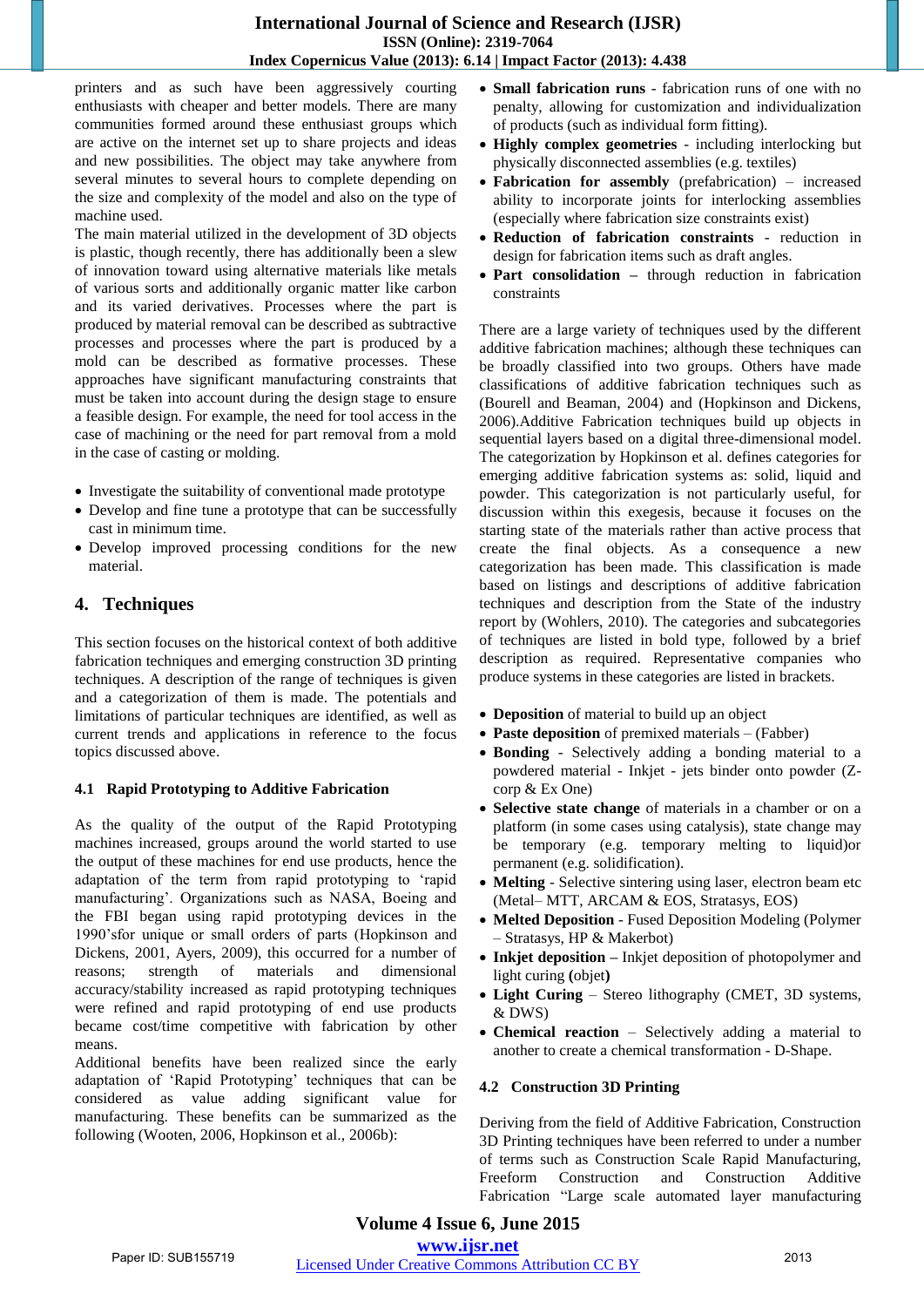#### **International Journal of Science and Research (IJSR) ISSN (Online): 2319-7064 Index Copernicus Value (2013): 6.14 | Impact Factor (2013): 4.438**

systems are not entirely new to the field of construction. In fact, the term layer manufacturing was coined by Shimzu Corporation, one of a number of Japanese companies exploring alternative ways of constructing skyscrapers in the in the late 1980's and 1990s." " Shimizu's SMART system is based on a moveable automated factory formed by robotics systems that is gradually lifted up in the process of erecting a building"(Mengesand Hensel, 2008) p44Construction 3D printing techniques have been in development since the mid1990"s with two separate techniques published in that decade, the first was a novel technique based on the deposition of sand and cement with selective curing of this material using steam (Pegna, 1995), the technique was not developed.

- Contour Crafting
- Endless polymer 3D printer

The Loughborough based fabrication technique will be referred to as 'Concrete Printing' for purposes of clarity within this exegesis. The Endless machine is not strictly a construction 3D printing technique as it has only demonstrated fabrication of furniture to date, the technique does however demonstrate how techniques (fused deposition modeling) developed at smaller scales can be scaled up, this is the first such polymer based technique to be scaled up with the potential to fabricate construction scale objects (such as polymer window or panels).In total eight separate construction 3D printing techniques have been conceived, of these techniques: Concrete Printing51, Contour Crafting52 and D-Shape53 have been developed, are focused on construction purposes and are operational today. These techniques are described and discussed in detail below. The Contour Crafting technique has been developed under the principal direction of Dr Behrohk Khoshnevis at the University of Southern California Viterbi School of Engineering in the USA. The technique was unveiled in 1996 and is the oldest technique under development. Although it is claimed that the contour crafting machine has the capacity to extrude a wide range of materials (Raymond, 2008), only two materials types have been demonstrated using the contour crafting machine to date; ceramic pastes during prototyping stage and concrete as the machine has been scaled up. The concrete paste is specially formulated concrete containing Bentonite which" *dramatically decreased water seepage, increased the paste plasticity*" (Hwang,2005). Although the use of Bentonite solved issues with the extrusion of concrete, it does not appear to have completely solved the issue of overhangs. As there is a conspicuous absence of overhangs, such as those which were earlier demonstrated using ceramic pastes at smaller scales; such capacity for creating overhangs has since only been demonstrated on stable geometries (lunar dome) in the modified concrete material at construction scale.

## **5. Result & Discussions**

3D recommends using the highest resolution when printing the models. Although it will take three times as long to print, it produces a much smoother surface. Finally, we learned that tactile models are useful to supplement all types of learning styles. Holding a 3D model and rotating it in our hands is

much more instructional than just looking at a 3D sketch on paper. The teleological perspective impacts the thought process of decision making as it relates to aligning and even identifying priorities and affecting criteria. The understanding of information in the system, and its associated importance, is accomplished through engaging teleological perspectives; correspondingly, the perspective also enables information in the system to be challenged. Cost savings because of in-house rapid prototyping as a result of time savings, and overall cost savings must be examined. In several instances, one design flaw found in a prototype prior to mass production can save a company thousands of dollars. Overall, this purchase will be seen as an investment, and recovery costs can occur within the first several months of the purchase. They may enable the ability to rapid prototype in-house items. This may not only speed up concept development, but also enable the manufacture to catch any design flaws. It could allow for testing of parts for fit, form, and function, as well as strength and thermo-mechanical properties.

The benefit of using such robots is that they can be fitted with any number of tools and programmed to perform a wide variety of tasks. The main constraint within this context of these robots is reach, which could on further reflection be extended if the robot were to be hung above the work area rather than being placed to one side.

None of the three construction 3D printing machines have to date demonstrated a capability for fabrication in outdoor environments, it may take years of research and scientific observation to fully understand all of the variables related to particular construction 3D printing fabrication and curing. Before such research is completed, in the interim, control of such variables will be more easily achieved within a factory environment. Material certification and quality control will likely become an important factor as construction 3D printing develops, these requirements can be easily fulfilled within a factory environment. The shell as a prefabricated module is designed for fit-out off-site, which enable the benefits of offsite modular construction to be realized. The Shell is a direct response to the contour crafting technique, which is integrally inclined to create looped shapes, the benefit of this loop is in the creation of a shell which is both structurally robust as well as materially efficient. The modification of the contour crafting technique simply consists of the replacement of the Contour Crafting gantry with Jointed Arm Robots, which have proven efficacy as well as the ability to be swapped between different factory stations.

#### **Freezing Temperature Trials**

A total of 30 ceramic samples were prepared from a combination of the two powders (75.47 w %) and the solvent (24.52 w %) that make up the formula (see Table 1). The constituent components were mixed vigorously together by hand and by using a pestle and mortar for 2 minutes. This broke up the soft agglomerates and then air bubbles were eliminated using a vibratory table.

Applied our method to models of varying geometrical complexity and printed model can be shown in Figure 1 and 2, where always show the input model, the model fitted with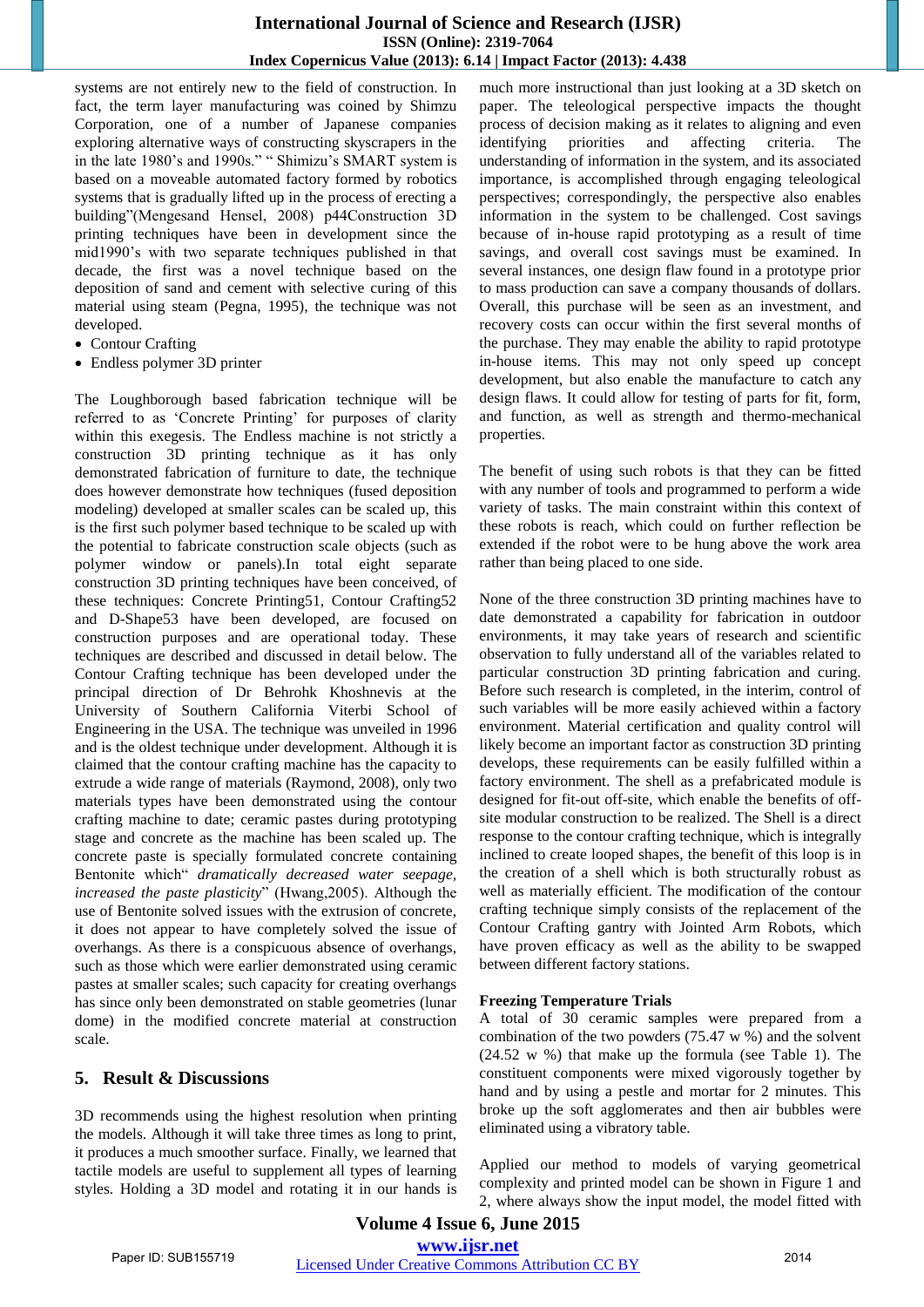#### **International Journal of Science and Research (IJSR) ISSN (Online): 2319-7064 Index Copernicus Value (2013): 6.14 | Impact Factor (2013): 4.438**

joints, and the final 3D-printed model. The first model is an arm with shoulder, elbow and wrist joints demonstrating a simple kinematic chain; thus this model contained only joints that are considered limb joints. Band thickness heavily influences the ease of excess material removal and implicitly affects unblocking the joint. As the band size increases, the friction surface also becomes larger requiring much greater force to rotate the joint. A more complex example is the model of a hand, which apart from the limb joint in the wrist and finger articulations, this model contains attachment joints, showing that our system can handle articulating more than cylindrical geometry. Our final example is an elephant model, which has attachment joints at the base of its legs, with the rest of its articulations being classified as limb joints. Depending on the printing process, continued manipulation of a joint can lead to reduced friction due to wear and tear.

| Powder  | <b>FELDSPAR</b><br>W% | <b>QUARTZ</b><br>$W\%$ | <b>MOLOCHITE</b><br>W% |
|---------|-----------------------|------------------------|------------------------|
|         | 26                    | 26                     | 48                     |
| Solvent | SILICA SOL            | <b>DISPEX</b>          | <b>GLYCEROL</b>        |
|         | W%                    | W%                     | W%                     |
|         | 93                    |                        |                        |



**Figure 1:** Printed model Powder



**Figure 2:** Printed model Solvent

# **6. Conclusion**

3D printing is capable of mass production, since it fulfils most of its characteristics and those not fulfilled are not needed to fulfill their underlying purposes. 3D printing technology only successfully fulfilled five out of eight characteristics for mass production. However, the underlying purpose of this characteristic to produce standard goods is fulfilled by the 3D printing technology. An approach of fitting printable joints involves mesh segmentation based on joint locations and orientations, while the degrees of freedom of each joint are modeled through the use of computational geometry operations, both in shaping the outer casing of the ball-joints and in sculpting the mesh parts connected by each joint. The current research work is to be extended for making different and complex design to analyze the problem which cannot be solve by observing or analytically. The mechanical strength of interfaces between elastomers and printed parts was measured, and guidelines for the fabrication of these heterogeneous structures will provide.

# **References**

- [1] Matthews, Jermey (2011). "3D Printing Breaks out of Its Mold." Physics Today, Vol. 64, Iss: 10, pp 25-26.
- [2] Araki, K., Halloran, J., Ceramic Freeze Casting Technique with Sublimable Vehicles. J. Am. Ceram. Soc., 2004. **87**(10): p. 1859-1863.
- [3] Wichelecki, Steve. "Printing Parts." Appliance Design 57.10 (2009): 10-15. ProQuest Business Collection. Web. 6 Oct. 2012.
- [4] Levy, G.N., Schindel, R. Kruth, J.P., Rapid Manufacturing and Rapid Tooling with Layer Manufacturing (LM) Technologies, State of the Art and Future Perspectives. in CIRP Annals 2003.
- [5] Objet Geometries, Ltd. (2010). Case study: The power of two. Retrieved from http://objet.com/sites/default/files/Auto\_Jaguar\_CS\_A 4\_IL\_low.pdf 3 Nov. 2012
- [6] Hiemenz, J. (2010, Oct 28). Stratasys is development partner on urbee hybrid-the first car to have entire body 3d printed. Stratasys Inc.. Retrieved from http://www.stratasys.com/~/media/Main/Files/Casestu dies/Automotive/Stratasys\_Urbee\_Press\_Release.ashx
- [7] S Bhandari, B Regina" 3D Printing and Its Applications" International Journal of Computer Science and Information Technology Research ISSN 2348-120X (online) Vol. 2, Issue 2, pp: (378-380), Month: April-June 2014.
- [8] D. Brackett, I. Ashcroft, R. Hague" Wolfson School of Mechanical and Manufacturing Engineering, Loughborough University, Loughborough, Leicestershire, LE11 3TU, UK" Topology Optimization For Additive Manufacturing August 17 2011 pp.348-362.
- [9] James. B. Gardiner" Exploring the Emerging Design Territory of Construction 3D Printing – Project Led." School of Architecture and Design Design and Social Context Portfolio RMIT University August 2011 Architectural Research"
- [10] Kelly McCarthy" IMPROVING RAPID PROTOTYPING THROUGH THE INSTALLMENT OF 3D PRINTERS IN AUTOMOTIVE COMPANIES" 11-29-2012 Western Michigan University Scholar Works at WMU pp.1-29
- [11] Raymond R Ma, Joseph T Belter, Aaron M Dollar" Hybrid Deposition Manufacturing: Design Strategies for Multi-Material Mechanisms via 3D-Printing and Material Deposition" Journal of Mechanisms and Robotics pp. 1-44
- [12] Dr. Carl R. Seaquist, Dr. Brock Williams, Dr. Mark Sheridan" BUILDING A MATHEMATICS LABORATORY FOR TACTILE LEARNERS" Texas Tech University, Mark R. McVay, May, 2014 pp.1-70